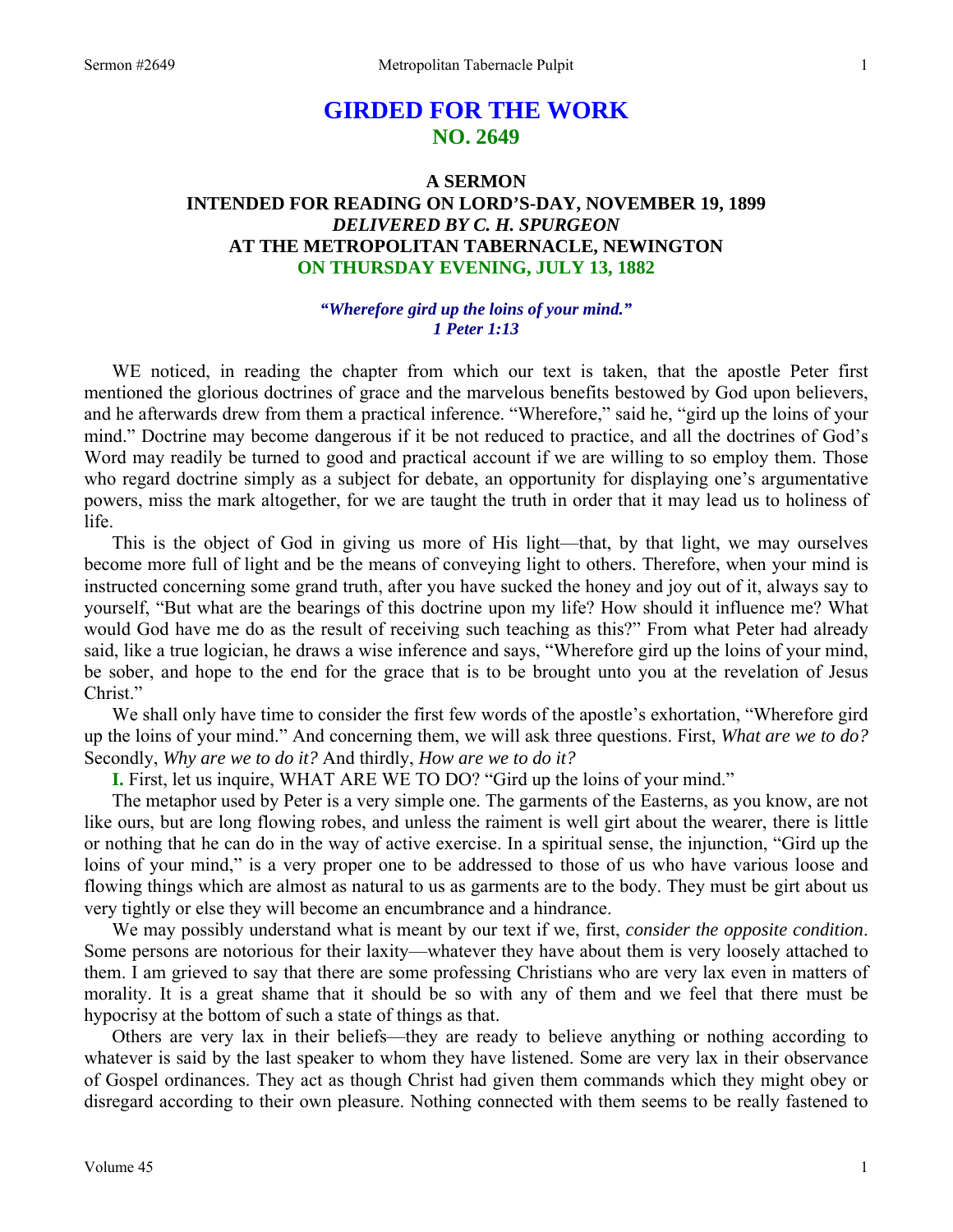them so as to hold them, and for their part, they hold nothing firmly—everything is loose and slipping away from them.

 Now, I take it that the apostle exhorts all professing Christians of that character to get out of such a state of heart, and I would urge you, dear friends, to do the same. Gird up the loins of your mind as to your personal conduct. Be strict about it, not lax. Never fear incurring the opprobrium of being too precise. If the name of Puritan is appended to you, accept it joyfully as a badge of honor and wish that you were more of a Puritan than your assailants suspect. Whoever else is lax, do you remember that you serve a jealous God and therefore, be very jealous of the honor of His Word, and jealous of the observance of His commands, and jealous concerning your whole life. In this sense, "gird up the loins of your mind."

 Some professors are ready enough to believe, but they have no intensity in their beliefs. They are orthodox as far as they go, but they do not go far enough. They have no great concern about religion they are merely tattooed with Christianity, it is only skin deep with them, it never gets into their hearts or affects their souls.

 There are many preachers, nowadays, who hold various views of the truth, but they hold nothing tenaciously. I have often wished to ask some Broad Churchmen if they did not think that the martyrs were great fools in laying down their lives in defense of the truth, for I am sure that, according to the teaching of many whom I know, they must regard those who were faithful unto death as little better than madmen.

 I think that some of the teachers of the modern school believe that there is no truth that is worth a man's dying for. They say that something is white, but they add that white is a very, very light shade of black, if you look at it from a certain standpoint. Another thing is undoubtedly black, but that is merely a somewhat darker shade of white! Here is a certain truth which they say they believe, but there are some circumstances or conditions in which they do not believe it, so practically it is not a matter of faith to them at all. If ever you press them too closely upon any point, they always have a back way of escape open—in fact, they do not really believe anything at all with their heart and soul.

 Now, when religion is held in that fashion, it is tantamount to irreligion. If I held doctrines which did not hold me, I should stammer in the declaration of them and I could not suppose that anyone else would accept them from my halfhearted advocacy. He who has not a fixed fulcrum for his lever, whatever machinery he may have, will never move the world—and nothing will be accomplished by you, my friend, or accomplished in you, unless there are certain truths which you no more question than you question your own existence—certain munitions of rocks behind which you make your soul's dwelling place and find yourself at ease.

 "The conies are but a feeble folk, yet make they their houses in the rocks," and they thus prove their wisdom. And when a man, whatever his feebleness may be, has certain rocky fundamental truths into which he tunnels so as to hide himself, then he is well protected. But all that looseness of which I have been speaking is a throwing away of strength. Laxity is the helper of unbelief and tempts to all manner of evil the souls of those who are under its malign influence.

 Therefore, dear friends, do not be lax in your belief, but believe what you believe. Hold what you hold and know what you do know. Do you ask, "How can that be?" Well, by being taught of God, for God teaches infallible truth. What a man teaches himself, or learns from his fellow men, may all have to be laid aside, for it is liable to be erroneous. But that which God the Holy Ghost burns into his heart and conscience, as with a hot iron, shall never be taken from him. You may kill him, but you will not take the truth from him. You may cut him in pieces, but the man is so joined to the truth that he cannot be separated from it. "Wherefore gird up the loins of your mind." Get your mental straps tightened up. Bind the blessed truth of the Gospel more closely than ever to your soul.

 Further, this condition of mind to which Peter refers is not only the opposite of laxity and looseness, but it is also opposed to that effluence, or want of grip, want of unity, want of concentration which runs away with the usefulness and force of so many professors. These men love God after a fashion and hold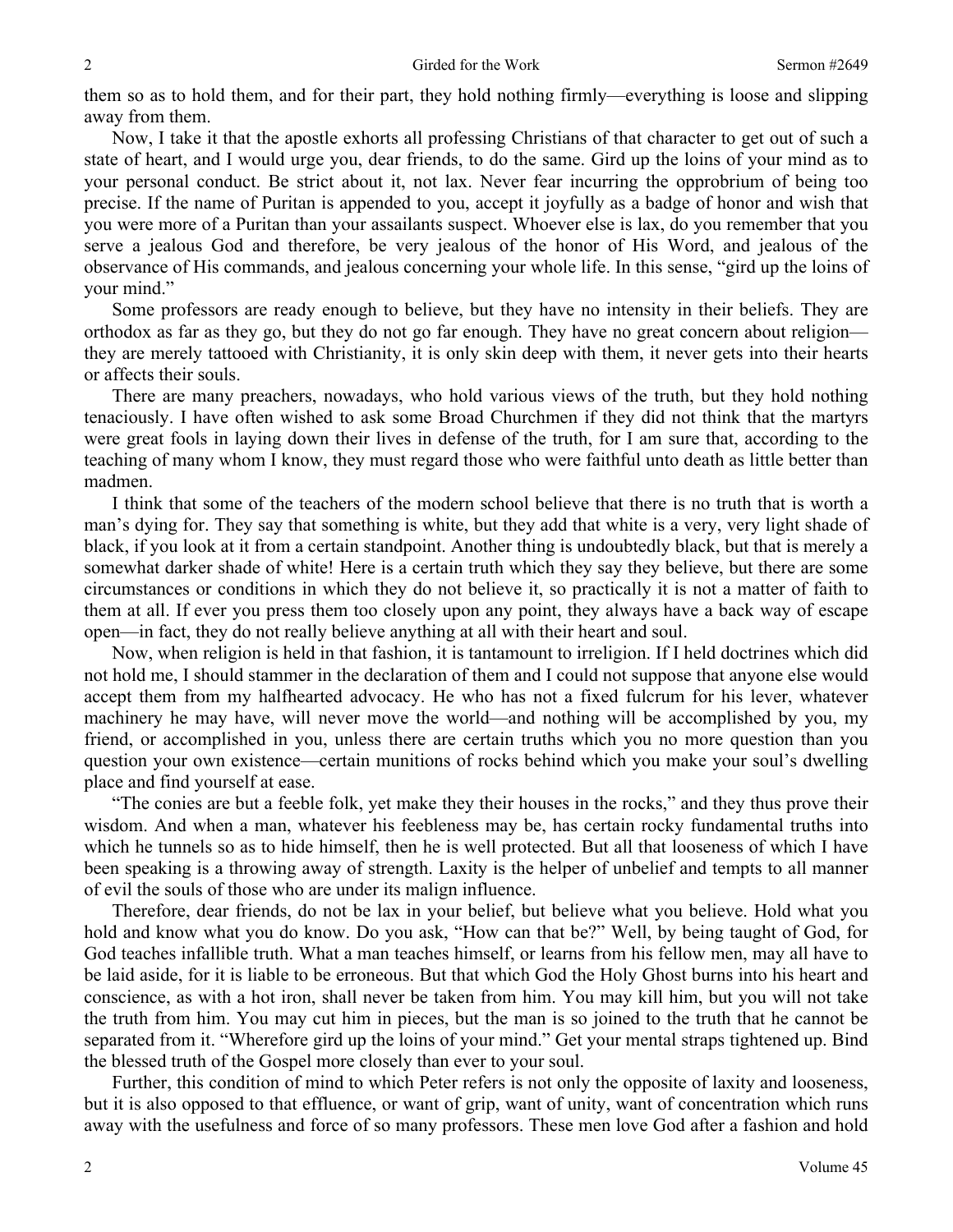His truth in a way, but then, there are many other things which they love and hold quite as much. Their energies run—nay, rather I should say, trickle into a hundred channels—but there is no force in them. If they could all be made to flow in one channel, they might rush onward like a torrent and bear everything before them, yet it is not so with them, but quite the opposite. They are all in pieces. They never get to be one entire man. The prayer of David has never been fulfilled in their experience, "Unite my heart to fear thy name." They cannot cry with the sweet psalmist of Israel, "My heart is fixed, O God, my heart is fixed: I will sing and give praise."

 And not being fixed to one point, neither are they united as one person. Their condition is exactly described by the prophet Hosea, "Their heart is divided; now shall they be found faulty." It is a blessed thing for a Christian to be strapped up in one bundle and not to be divided into a number of separate parcels.

 "Set your affections on things above," is a misquotation that I have many times heard, but there is not such a text as that in the Bible. Paul wrote to the Colossians, "Set your affection on things above," that is, have all your affections bound up into one supreme, all-embracing affection, and then fix it all upon Christ. When the many men within the man become all one man, and he is, as we say, "all there," and you know that he is "all there," then he has indeed girded up the loins of his mind. May we all obey this apostolic command and earnestly avoid the opposite!

 In trying further to show what our text means, I would say that I think the short way of putting it is this, "*Pull yourself together*." We often say, in some great crisis or emergency, "I must, someway or other, pull myself together." That is just the meaning of the apostle here. Do you not sometimes find yourself very listless, and languid, and limp? You hope the life of God is within you, but you almost question whether it is or not, for it is not vigorous or joyous. You do not seem to take an interest in the things of God as you once did. You say, with Cowper,

> *"Your saints are comforted, I know, And love Thy house of prayer! I sometimes go where others go, But find no comfort there."*

 Somehow or other you appear to have fallen to pieces—there is no cohesion about you and you are sure that you are not in a right condition. Well, then, our text is the very message you need, as it means, first, concentrate all your powers and faculties to the service of God and the worship of God. Let this be your song,

*"O bless the Lord, my soul! Let all within me join, And aid my tongue to bless His name, Whose favors are divine."* 

"Gird up the loins of your mind," that is, let the truth go right around you, so that no part of you is left out of the hallowed circle. Be completely contained within the girdle of pure and precious truth. Nobody knows what he can really do when he is "all there." The capacities of manhood are something terrible when they are turned into the wrong channel. Look at a man who goes insane. Insanity is, in some senses, a weakness, yet, sometimes, when a man has become insane, he has possessed the strength of five or six ordinary men. Now, if we could have just the opposite of that—a sanity which nevertheless concentrated and increased all the powers of our entire being—what is there that we might not be able to do? This is what the apostle means when he urges us to gird up the loins of our mind.

 This expression further signifies not only concentration, but full awakening. We are not half-awake, brothers and sisters, as a rule. Sometimes we are, but when God the Holy Spirit gives us the new life in all its fullness, there is then within us joy ecstatic, firmness of resolution, strength of will, and a bravery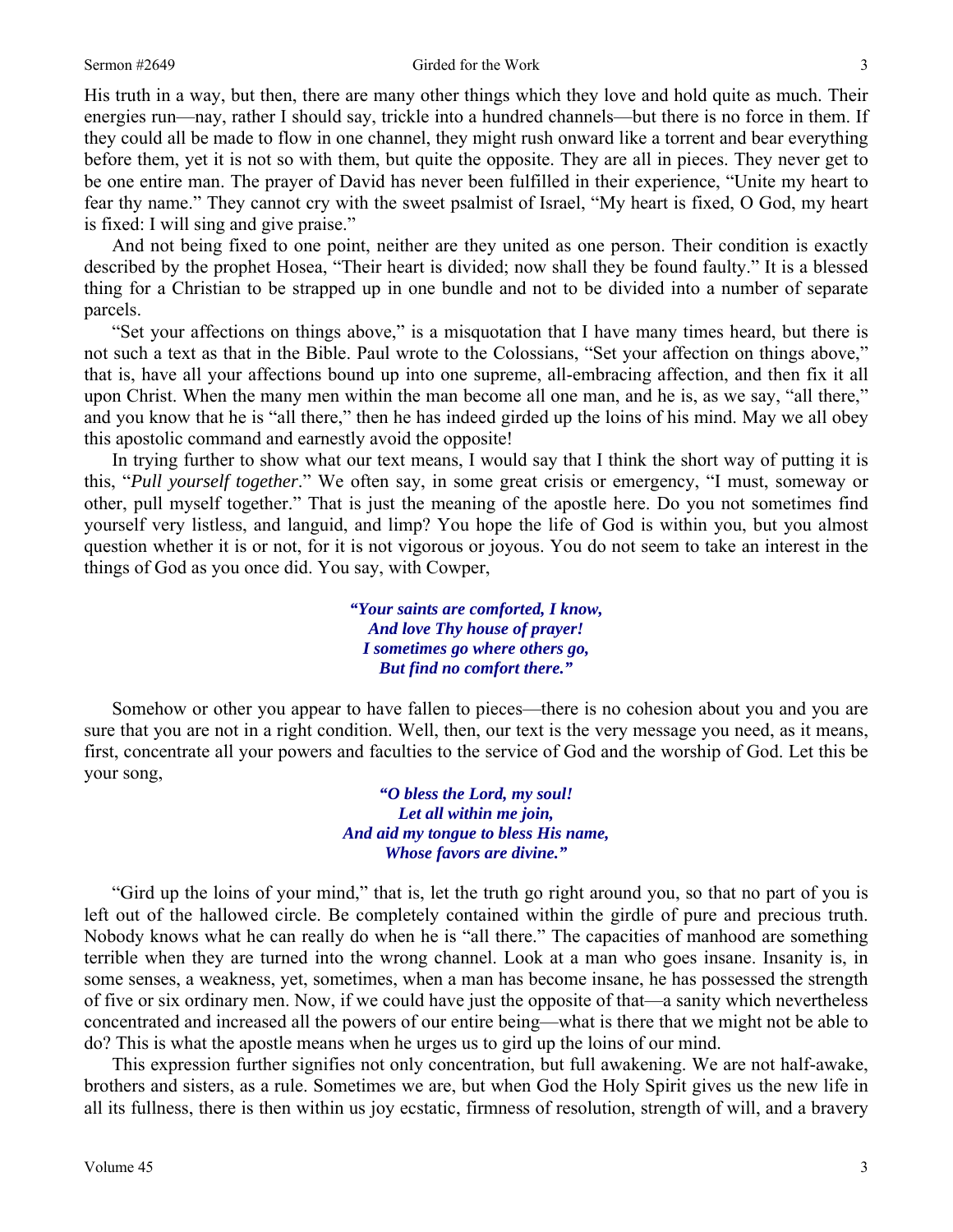of holy faith that can risk everything upon the faintest word of the unseen God. But oftentimes, we need to cry as David did, "Quicken me, O LORD, for thy name's sake."

In the 119<sup>th</sup> Psalm, how very frequently that prayer occurs, "Quicken thou me"! The psalmist was a living man, or he could not have prayed to be made alive, but being alive, he wanted to be made more alive. I have told you before of a strange picture which I saw at Brussels, in which the artist has represented the resurrection in a very remarkable fashion, showing the people as partly alive. There is one man with his head restored to life, but his arms remain as skeletons. There is another alive down to his breast, but his legs and the rest of his body are still under the dominion of death.

 It is an extraordinary idea, yet I am afraid that there are many so-called Christians who are just like that. They have just enough life in them for the salvation of their souls, but scarcely enough to make them earnest and diligent in the cause of God. Now, brother, if it is the case with you, wake yourself up, pull yourself together, "gird up the loins of your mind."

 If you do so, in addition to this concentration and arousing, there will be a holy resoluteness about you, an intensifying of any resolve that you have made to serve the Lord. Sometimes, you feel, "This is the proper time for me to draw near to God, but I really do not feel in the spirit for it." Now, pull yourself together and determine that you will not allow any of this nonsense. We must pray—and when we feel that we cannot pray, then is the time when we must pray more earnestly than ever. We are never so much in need of prayer as when we have the least inclination to the holy exercise.

 I delight in preaching the Gospel when I am conscious that the Lord is with me, but there are times when I have to say, "I do not feel fit for this great task." Whenever that is true of any of us, we must hear Peter saying to us, "Gird up the loins of your mind." Brother, it is the devil who wants to keep you from serving the Savior. He expects that God is going to be with you and to bless you, so he tries to unfit you for the service. Then say, "By the grace of God, I mean to do it, and if ever in my life I poured out my very soul, it shall be now. Instead of running away from the task, I will run to it. Into the very center of the enemy will I rush, like David when he said, 'By thee I have run through a troop; and by my God have I leaped over a wall."

 Oh, for that firm putting down of the foot, that steadfast determination that the duty of the hour shall be performed, and the privilege of the hour shall be enjoyed! We will not be drifted from it, or driven from it, or bribed from it. What have you and I to do with going to sleep? Those who are children of darkness may sleep in the night, but we are children of the day, the Sun of righteousness has risen upon us. So, "let us not sleep as do others," but let us gird up the loins of our mind and in the name of the Most High God, let us resolve not to be found half-hearted and lukewarm, but to be wide awake and allalive in the service of our Lord.

 Still further to explain our text, let me say that it must also mean, "*Get rid of hindrances*." The Oriental girds up his loins that he may not be tripped up by his long flowing garments—and this is the kind of thing that acts as a hindrance to a Christian's progress. Not hindrances from Satan and the world alone, but from himself—from things about himself that cling as much to him and seem as necessary for him as garments are for our bodies. These things will often get in the way and trip us up when we are running or hinder us when we are walking.

 When does this happen? Sometimes there creeps over the mind of the believer the thought of security, and consequently, of there being little need of watchfulness. True security there is in Christ and that sets the mind on its watch-tower, but there is a false security in which Satan says, "All is well with you. You are not like these young people who have lately joined the church—you are an old experienced Christian—so there is no fear of your falling into temptation. You are an old fox, you cannot be caught in the traps of which they will have to beware. You may go a great deal further than those young people may, and do a great many things which would be dangerous for them, for you are all right." If you are deceived by the tempter, you sit down and say to yourself, "My mountain standeth firm; I shall never be moved." You fold your hands and smile with a delusive happiness—under the notion that all must go well with you.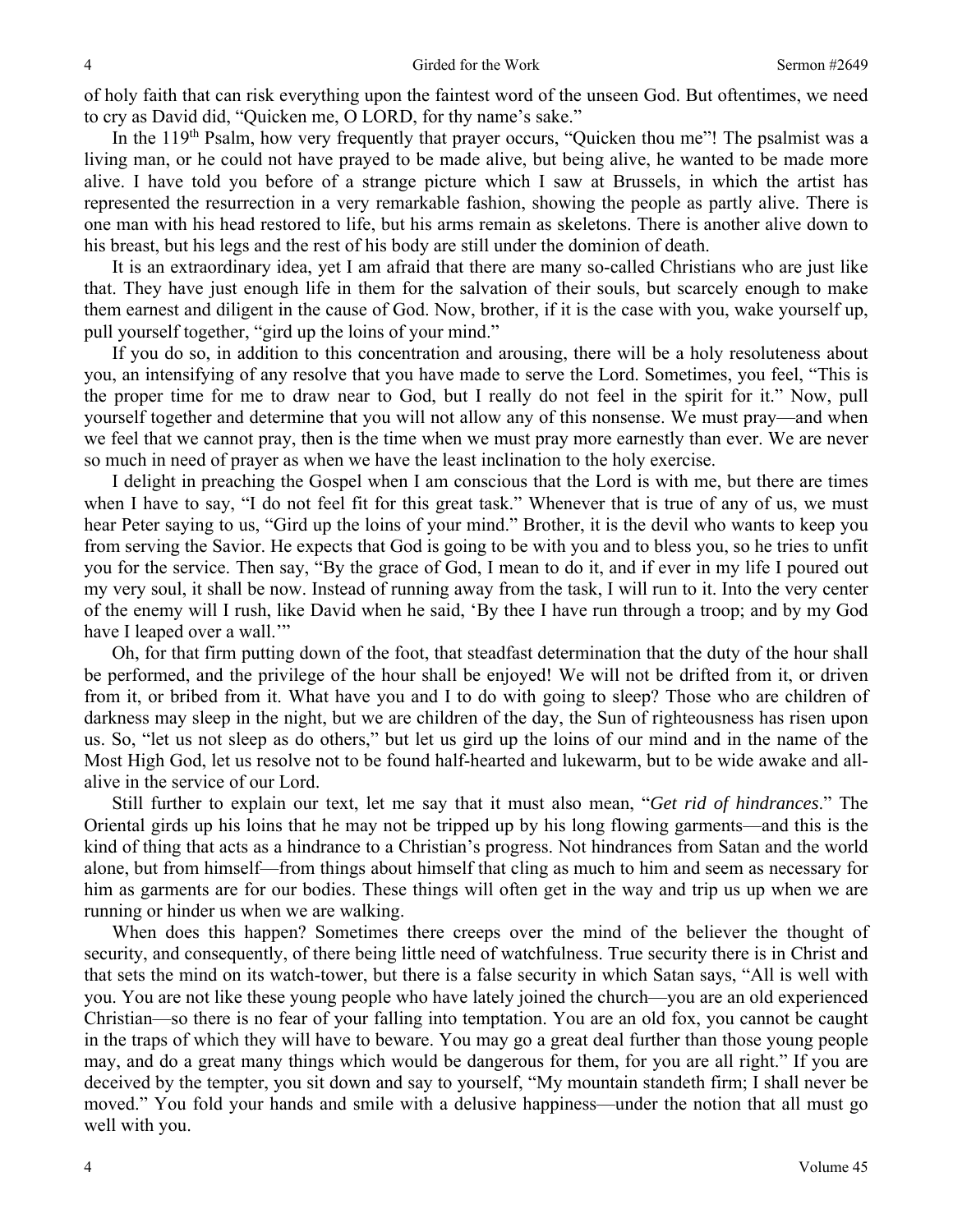### Sermon #2649 Girded for the Work 5

 O dear friends, there is nothing that will lead to stumbling and falling sooner than this fancied security! This is indeed having loose garments. You have special need to watch and pray. Always be afraid of that experience which Satan tells you exempts you from the necessity of being on your guard, for you are in an enemy's country, and there is a foe lurking behind every bush, and he alone is safe who cries to God, "Hold thou me up, and I shall be safe." But they who are carnally secure are in the very midst of danger. Let us not get into that lax and loose condition, but let us gird up the loins of our mind.

 Some are all ungirt and have their garments hanging loosely about them so that they are unable to do anything effectively, because they are continually perplexed with a thousand wandering thoughts. They do not think rightly about anything, because they think in a loose fashion about everything. They never act as do the bees which I have often watched. These busy little creatures find the bell of a flower and plunge right in till you cannot see them. What are they doing? They are getting all the honey that is stored at the bottom of the flower.

 Meanwhile, what has the butterfly done? He has flitted lightly over half the flowers of the garden and he laughs at the bee for wasting so much time in one flower-bell, yet, at night, the butterfly has nothing to do but die, while the bee has been storing her house with sweet nutriment. It is a blessed thing when we get right into the bell of the flower of the Gospel and are determined to penetrate its secret places to extract the delicious essence of the Word, that we may feed thereon and grow thereby. It is no use having a brain that is taken up with fifty different subjects and yet does not master any one of them.

 There was a class of men called the Encyclopedists, who endeavored to gain universal knowledge, and certainly, some of them were prodigious scholars. But with you and with me, beloved, it will be well to call in all these wandering thoughts, to make the Lord Jesus Christ our Encyclopedia, and to determine not to know anything among men save Jesus Christ and Him crucified. When you act thus, you have secured the choicest honey in all the world, while those who attempt to learn a thousand other things may really gather nothing that is worth preserving. A man of one book is, after all, the man of power. And the man who has but one object in life, who lives only for Christ and lives alone upon Him, is the gracious man whom God will use for blessed ends.

 Another loose garment that is likely to trip us up is too much care about the things of this world. I think that a man needs sometimes to hesitate as to whether he should enlarge his business. He may have just enough to do to keep going what he already has in hand, and he will be able to steal out to the weeknight services, and to take his place in the Sunday school. And it may be that if he undertakes more responsibilities, he will be unable to spare any time for his Lord's service. His capital is small, though it has sufficed hitherto, but if he tries to make it serve in his larger undertakings, he will be always worrying about how he shall be able to meet his obligations—and he will be running from pillar to post with a thousand anxieties as to how he is to get over his difficulties.

 Is it not wonderful that people should be so anxious to get more anxieties? The path of wisdom is to try to escape them and especially as age increases, to feel that the last part of our life ought to be Sabbatic—it should be a period of rest. Surely, the last seventh of our lives at least should be a preparation for the everlasting Sabbath when we hope to dwell with our Lord forever. It is well for a man when he can make it so, but too much to do, too much to think of, too much care, and too much trouble are very apt to trip up a Christian.

 "Wherefore gird up the loins of your mind." Strap yourselves up a bit. You know riches take to themselves wings and fly away. One of the best things you can do is to clip their wings every now and then, and send the feathers round to the College, or the Orphanage, or the Colportage Society, or some other good work. In that way you are more likely to keep what you now possess and to have a blessing with it.

 Frequently, too, men who do not gird up the loins of their minds are tripped up by mental troubles. They are troubled about this and worried about that. Things are not according to their mind and instead of doing their best, and then leaving the matter with God, they are constantly fretting and fuming.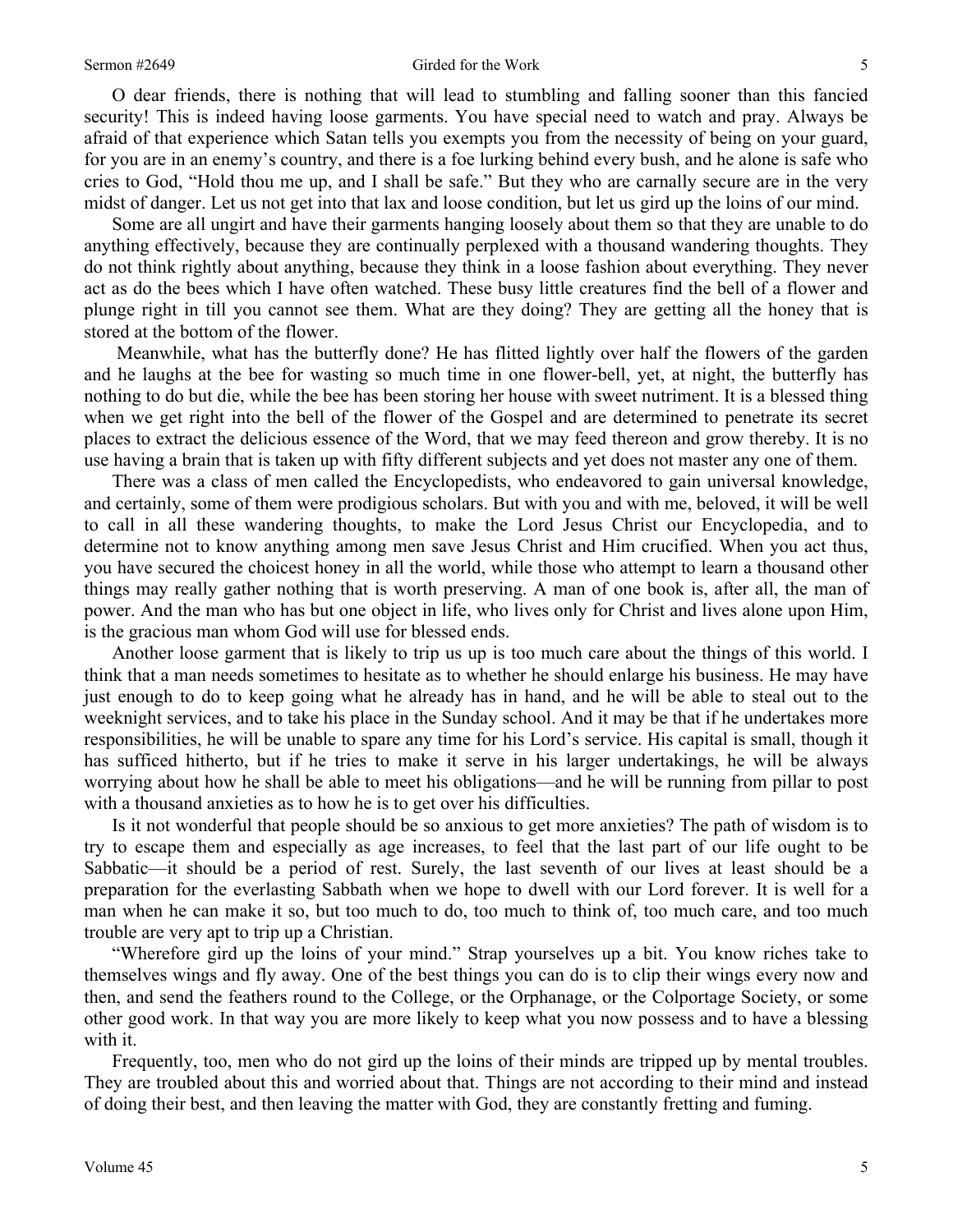I know some good women who make their home utterly miserable by being always in a worry. Often, it is only about whether such-and-such a room has been dusted, or whether something has been washed. And there are plenty of husbands who go on in the same foolish way, for we are all of one race and we are all far too anxious to borrow trouble when we have none of our own.

 Yes, and some are very adept at manufacturing troubles. They have a little trouble factory at the top of the house, and they like to get up there and try to make something to be disquieted about. A trouble that God sends, He will take away, but if you make it yourself, you may take it away yourself. Homemade troubles are just like homemade clothes—they do not often fit very well, but they last longer than any others. So I warn you against them—the troubles, I mean—pray put them aside. Obey Peter's injunction, "Wherefore gird up the loins of your mind," and let these fancied troubles go to the winds.

 There are others whose loins are not girt up because they are fearful, despondent, discouraged in their work for the Lord. Have you not heard them moaning in this style—"I do not think I shall ever take my class any more." "I do not feel that I can stand up and preach at the corner of the streets again." "I do not see how I can give another tract to that man—he swore so dreadfully."

 Come, brother, "gird up the loins of your mind." You want to pull that strap more tightly around you and to get your garments well secured. I see that they are beginning to fly about in the wind and if you are not careful, one by one they will blow away from you. Be not discouraged. Fear not. Do not despair of success. The God whom you serve will not let His Word fall to the ground, but you shall see that though you went forth weeping, bearing precious seed, you shall come back rejoicing, bringing your sheaves with you.

 I need not go over all the many ways in which a Christian man's garments may impede his labors, but our text applies to them all. One other meaning of Peter's words, "Gird up the loins of your mind" is, *be ready*, as a man who has his coat buttoned up is prepared to face the storm. Be ready for troubles. Be ready for evil tidings. Be ready for service. Be ready for suffering, be ready to live, be ready to die. Take for your motto the sailors' cry, "Ready, aye, ready," and say, "Whatever my Lord's will may be, I, His servant, with my loins girt and my staff in my hand, am ready for it."

 As old Master Trapp says, "Be handy with your loins girt about." Have your robes all well fastened so that you will not be tripped up by them. Being handy, in this sense, is also to be handsome—no man looks better than when his garments are well girt about him. When they became loose, they spoil the appearance of his figure, but when he keeps himself well prepared for his service, then is he beautiful in the sight of his master, who loves to see his servant ready for fighting, ready for journeying, ready for whatever may happen to him, or be required of him. Wherefore, then, pull yourselves together and so "gird up the loins of your mind."

### **II.** Now, secondly, WHY ARE WE TO DO THIS?

 First, *the fourfold character of the Christian life requires it*. A Christian ought to be at least four things, as well as many others which I have not time now to mention. First, he is a pilgrim. He is on a journey—he is passing through this world to a better one. How can a man travel swiftly and safely unless his garments are properly prepared for the journey? And the pilgrims to Zion must gird up the loins of their mind if they are to reach their destination.

 A Christian is, next, a racer. He is running in a race and he wants to win the crown. He has started for the goal and the prize of his high calling is glittering before his eyes. He is the man who must heed the command, "Wherefore gird up the loins of your mind." How can you run with endurance the race set before you if you do not "lay aside every weight and the sin which doth so easily beset you"? If entanglements are to be avoided, the garments of the racer must be tightly girt about him.

 Moreover, the Christian is a warrior. How can he overcome his foe if he has not put on his armor and is not well clad for the struggle? How shall he fight while his movements are impeded by loose garments? You know what the old soldier said to the Duke of Wellington when he was asked whether he had been at Waterloo. He said that he had and then the Duke inquired of him, "Suppose that battle had to be fought again, how would you like to be dressed?" The man answered, "If I had to take part in that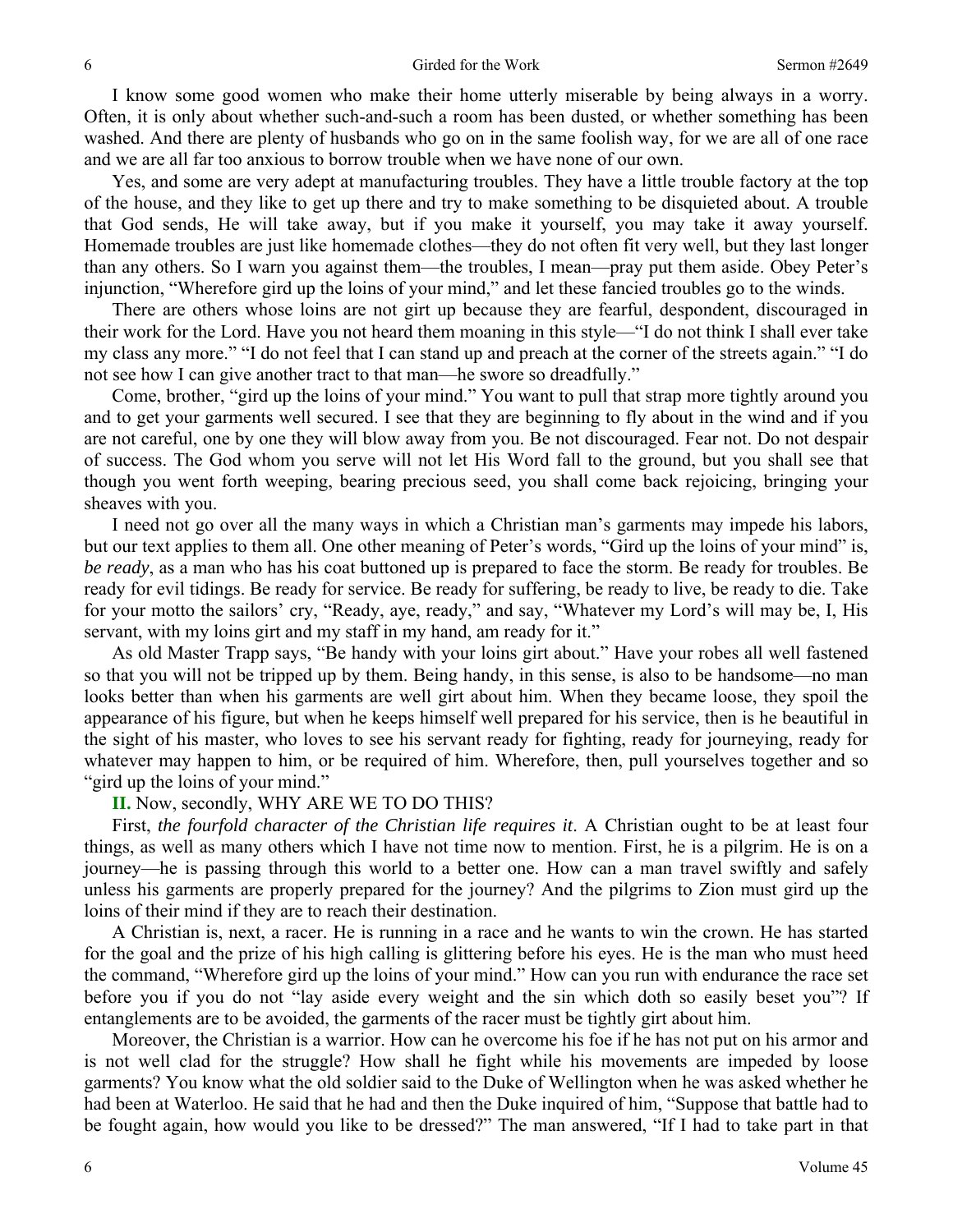fight again, I should like to be in my shirtsleeves." There was great commonsense in that reply and it may teach us a useful lesson. A Christian man does not fight well for his Master unless he gets, as it were, into his shirtsleeves and takes off all his dignity, and everything which hinders him from rendering effective service and doing the most he can do for Christ.

 Beside being a pilgrim, a runner, and a warrior, a Christian is a laborer—he is called to work in his Master's vineyard. Now, if a man does not gird up the loins of his mind, he will be a very poor laborer and will show a very bad day's work when the sun goes down. So again I say to you, dear friends, pull yourselves together. With such holy work to do, endeavor to do it at your very best.

 Remember, also, *the greatness of your task.* That should make you "gird up the loins of your mind." The Christian life is no child's play. To bear testimony for Christ is no trifle and if you wish to win souls, as I hope you do, brothers and sisters, you cannot do it unless your spirit is braced up to the very highest point by the grace of God. Your work is such as might have filled an angel's heart, and it did fill your Savior's hands, so see to it that it is done in the best possible style.

 The next reason why you should "gird up the loins of your mind" is *because of the slenderness of your strength.* You have so little power that you cannot afford to waste an ounce of it. If you are ever to thresh the mountains, there must be no wasting or throwing away, even inadvertently, of any of the little force which you have. If you would be mighty, through God, to the pulling down of strongholds, you must look well to your spiritual strength and never waste an atom of it.

 Besides that, *remember the readiness of your foes.* If they can trip you up by laying hold upon a garment which is trailing behind you, they will do so. If it be possible for you to be vanquished, you will be vanquished, for you have enemies who watch you with eyes full of venom and malice because you belong to Christ. Wherefore, "gird up the loins of your mind" and see that you put not any advantage in their way, or they will be quick to avail themselves of it.

 Remember, also, *the misery you endure when you are not in a right condition.* If your minds are not girded up and you feel as I do, you must be very wretched. Whenever I feel that I cannot pray as I wish, I am very unhappy. When I come here and cannot join heartily in the song—well, I have to groan in the chorus somehow or other, but I am not satisfied with doing that.

 When I feel at all wandering from God and my heart is getting astray from Him, I am not happy, I cannot be. Oh, no! blessed be God, when He made us the second time, He made us so that we could not rest anywhere but in Himself. Even our first creation necessitated our coming to God if we would be blessed, but our second creation makes it even more so.

 If the Lord be with us, we are merry all the day long, and can praise and bless His holy name. There is no fasting for us while the Bridegroom is with us. But if He be once withdrawn, then shall the children even of the bride chamber fast. You know that it is so. Wherefore, brothers and sisters, do not be content to be in this sad, loose, lax condition, but "gird up the loins of your mind." May the Lord, in His mercy, enable you to do so!

**III.** So I finish with just a few words upon the last question, which is, HOW ARE WE TO DO THIS?

 One way is, when you are out of sorts, and out of order, *go and confess it.* Go and tell the Lord all about it. Search and see how you got into such a condition. Confess the sins that brought you into such a plight, then hate them with a perfect hatred. Feel that you cannot continue to live in such a state. Cry unto God, "O Lord, do not let me find any kind of happiness until I have it from Your own right hand. And until I am right with You, give me misery, brokenness of spirit, and true godly sorrow for sin!"

 That confession will naturally melt into prayer for quickening. While you are mourning your misery, God will help you to pray yourself out of it. Never listen to the voice of the tempter who says, "Do not pray because you cannot pray," but say within yourself, "Now I must pray more than ever. Now I will pray and however poor and broken my prayer may be, such as it is, it shall be presented to God."

 Then, next, while you are on your knees, *resolve with energy that the evil shall not continue*. To make your resolution effective, cry to Him who first took you out of the horrible pit and out of the miry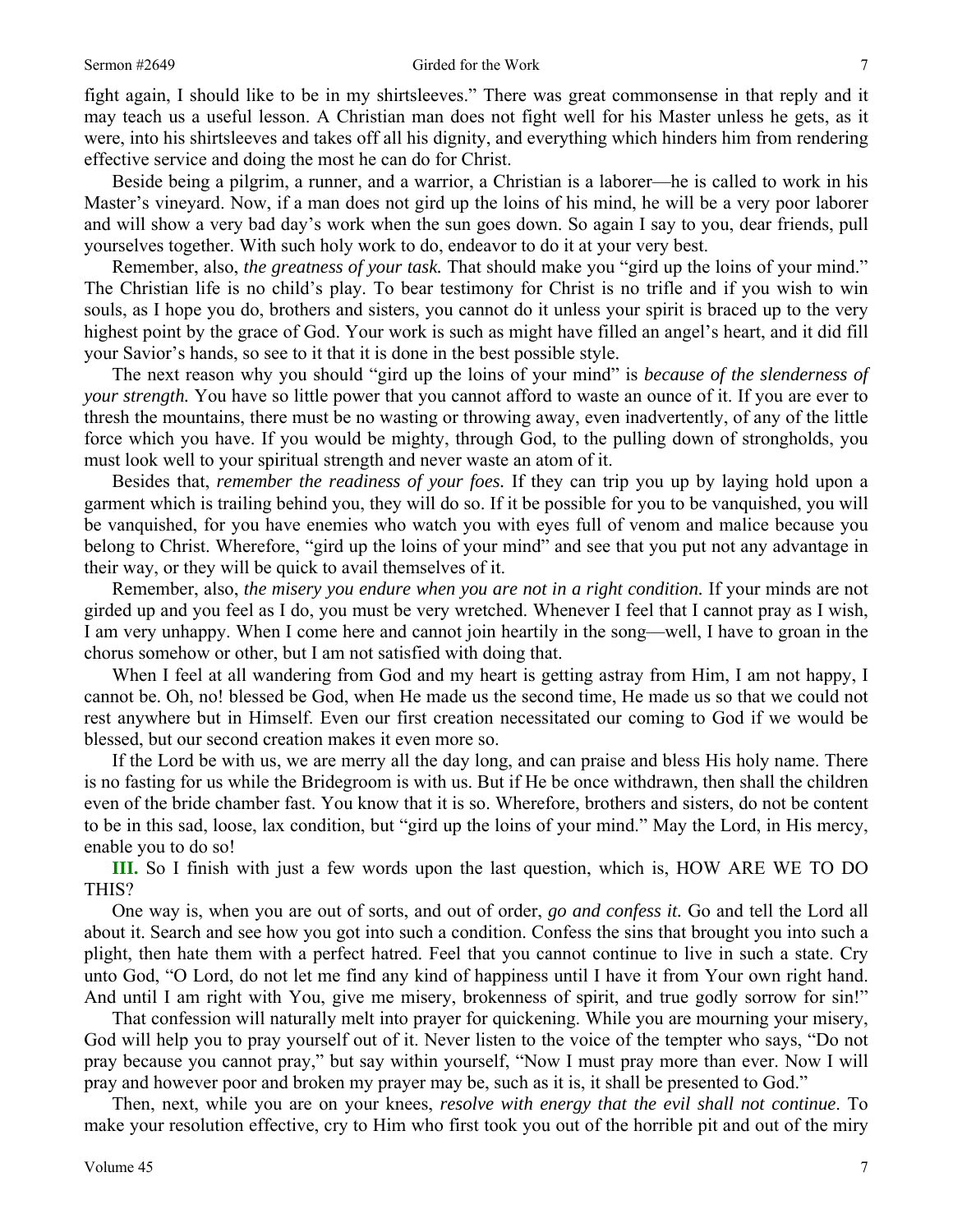clay—and set your feet upon a rock and established your goings—and ask Him to do that over again in another sense. He will as readily lift you up again as He did at the first. If you are willing to be halfdead, you may be wholly dead before long. If you are willing to be idle and sleepy, the spirit of slumber will steal over you just as if all the drugs that poison men had been poured into your soul. If it has been so with you to any degree, resolve, with hearty shamefacedness, that it shall not be so any longer.

 And then, to help you carry out this resolution, *sit down and meditate much upon the love of God to you*—the eternal love, the boundless love, the love that chose you, the love that bought you, the love that sought you, the love that fought for you, the love that has wrought in you all the good things there are in you. And as you meditate upon that wondrous love of God, His Holy Spirit will work upon you. You will feel your heart beginning to thaw and the streams commencing to flow as the brooks do in the springtime when the icy grasp of winter has been relaxed. Therefore, give your heart up to such meditations as are likely to stir your spirit and to change its sad condition.

 Then, try also to *let your understanding be convinced concerning your position and condition*. Think much about what the Lord's requirements really are. I like to see some passion in religion, but I am much more fond of principle. A man may be moved to great zeal and earnestness at certain revival meetings—and it is well if he has made the great decision—but I am glad if another man has sat down by himself and has calmly considered the whole question, and acting upon principle, has yielded himself to the Savior. He knows what is true. He knows what he is and where he is, what God has done for him and what God expects from him, and without any passion or excitement, he steadily plods on and continues firmly confident in the Lord.

 One translation of our text is, "Gird up the loins of your understanding." Get your understanding tightly strapped up, for, in proportion as you know the truth, the truth shall make you free. When you can give to everyone who asks you for it a reason for the hope that is in you, it is better than when you simply say, "I believe that I am saved because I am so happy," for, perhaps tomorrow you may not be happy and then you may fancy that you are not saved. That is simply going by your feelings and is a most unsatisfactory method.

 Rather say, "I understand, from the Scriptures, that the sinner is bidden to believe in Jesus, and when he does so, God Himself assures him that he is saved." Let your religious convictions be founded on good sound arguments. Get some "wherefores" and "therefores," so that you may have something solid to stand upon. This is the meaning of the words, "gird up the loins of your understanding."

 I wish that all who profess to be converted knew what they were converted from and what they were converted to—and what being converted really means. I am afraid that a great many jump into what they call religion and then jump out of it again. If they only act according to the energy of the flesh, they will jump out of it before long. He who is converted only by eloquence will be unconverted when that eloquence is over. He who is converted merely by excitement is likely to be unconverted when that excitement has died away. But he who is taught of God and knows the solid doctrines upon which we are grounded and settled, will steadfastly abide in the truth.

 I know that I have spoken all of this for nothing, so far as some of you are concerned, because you have nothing for which to gird up your mind and nothing with which to gird it. For you, as you now are, there is no inheritance. For you there is no place of joy, no hope of peace. O poor soul, first recollect that you must be born again, for it is no use to gird up the natural man that is unsaved. It is the new man that is to be girt about. Your first business is with God and with His Christ, and with the eternal Spirit. The first necessity for you is to believe in the Lord Jesus Christ and to accept that Gospel which says, "He that believeth and is baptized shall be saved." That being done, then you have something to gird up. God grant it to every one of you, for Jesus Christ's sake! Amen.

### **HYMNS FROM "OUR OWN HYMN BOOK"—660, 632, 659**

### **EXPOSITION BY C. H. SPURGEON**